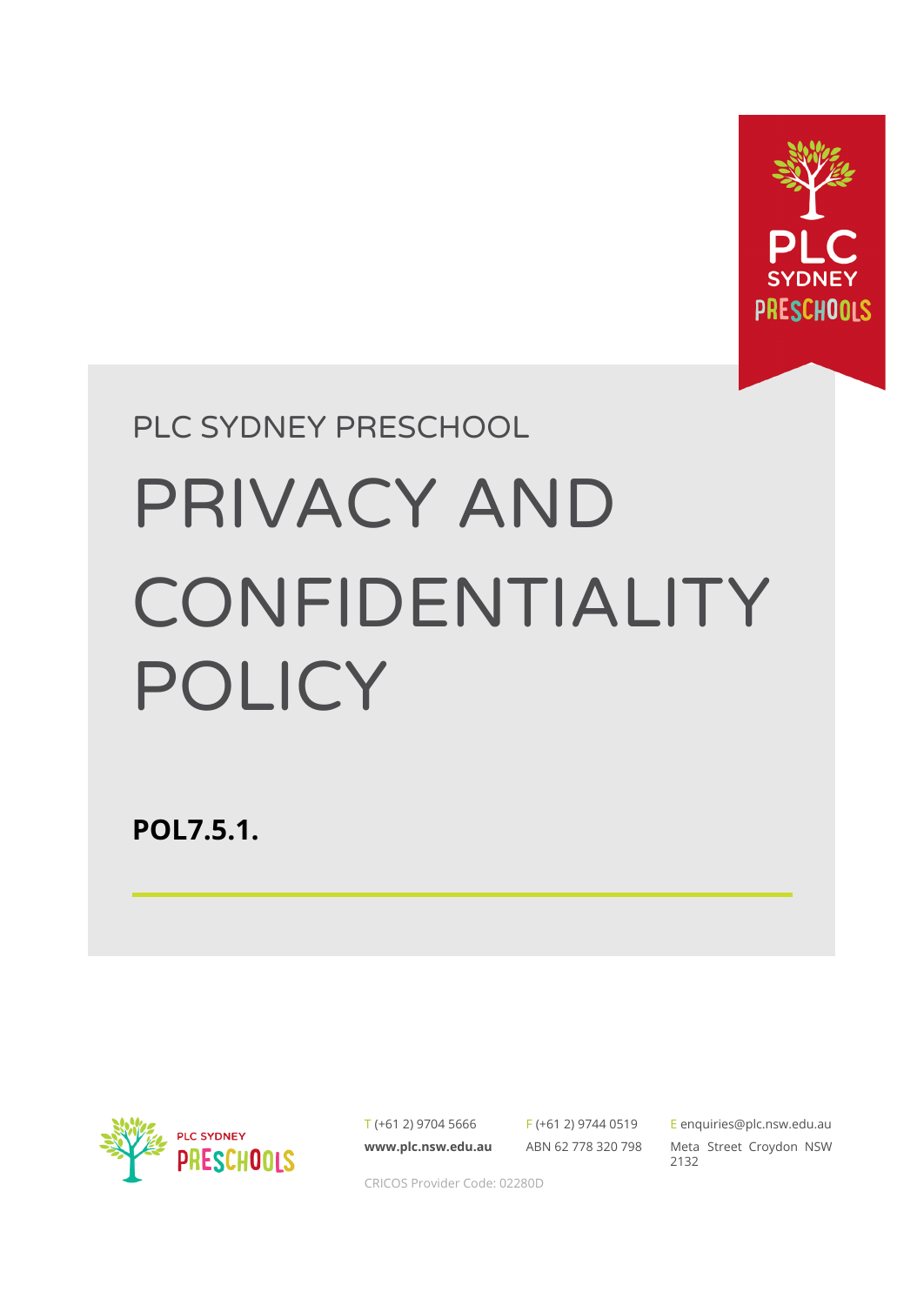| <b>Name of Policy</b>      | PLC PRESCHOOL PRIVACY AND CONFIDENTIALITY POLICY                    |
|----------------------------|---------------------------------------------------------------------|
| <b>Policy Number</b>       | POL7.5.1.                                                           |
| <b>Policy Status</b>       | APPROVED                                                            |
| <b>Date Effective</b>      | January 2020                                                        |
| <b>Last Edited</b>         | 1 March 2020                                                        |
| <b>Date of Next Review</b> | 1 August 2023                                                       |
| <b>Review Period</b>       | Every three years or as required as a result of legislative changes |
| <b>Contact Person</b>      | Head of Compliance and Human Resources                              |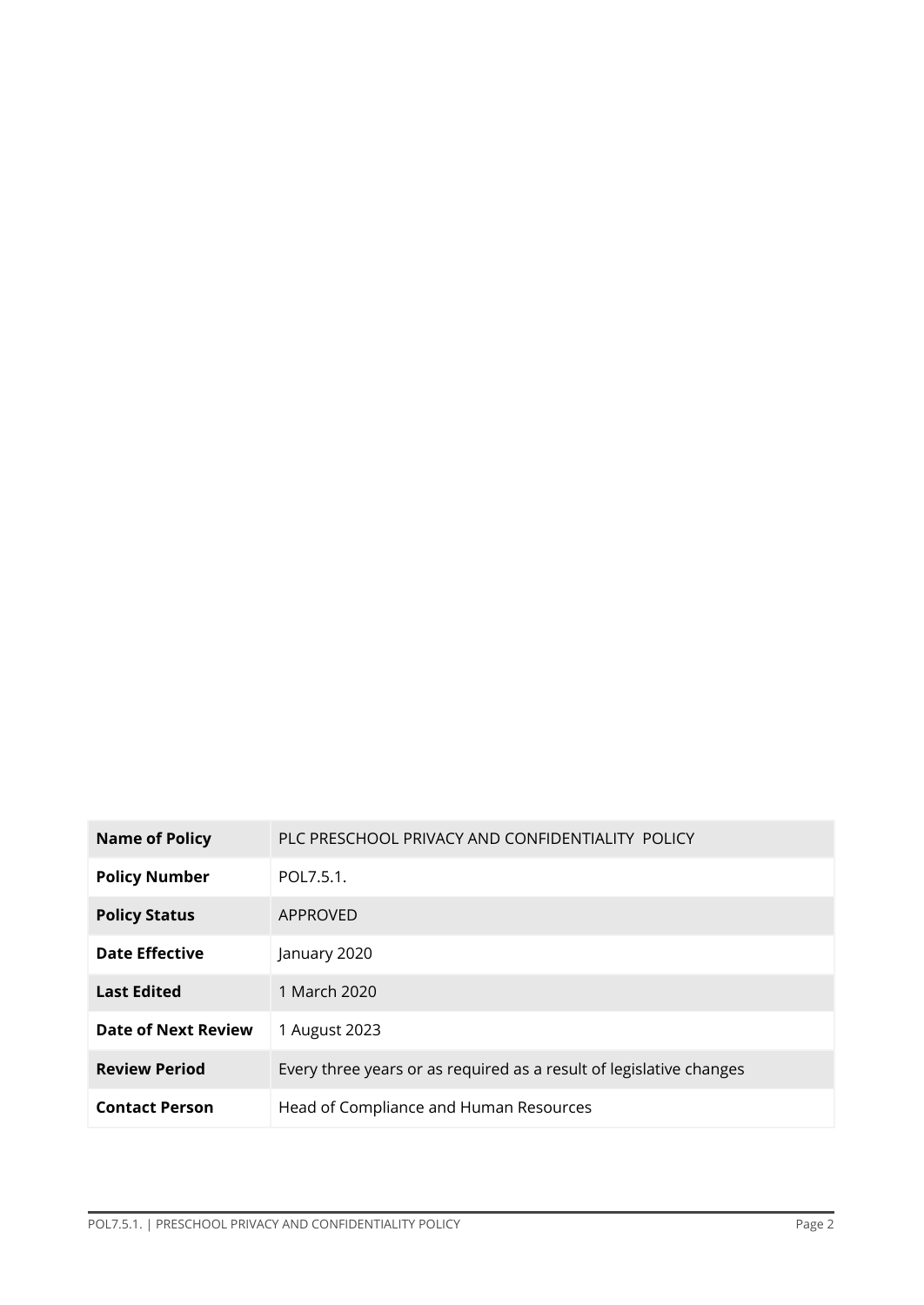# **TABLE OF CONTENTS**

| <b>1 RELATED LEGISLATION AND REFERENCES</b> | $\boldsymbol{4}$        |
|---------------------------------------------|-------------------------|
| <b>2 INTRODUCTION</b>                       | $\overline{\mathbf{4}}$ |
| <b>3 OUTCOMES</b>                           | $\boldsymbol{4}$        |
| <b>4 STRATEGIES</b>                         | 5                       |
| <b>4.1 COLLECTION OF INFORMATION</b>        | 5                       |
| <b>4.2 STORAGE OF INFORMATION</b>           | 6                       |
| <b>4.3 ACCESS TO INFORMATION</b>            | 6                       |
| <b>5 POLICY EVALUATION AND REVIEW</b>       | 7                       |
| <b>6 ACKNOWLEDGEMENT</b>                    | 8                       |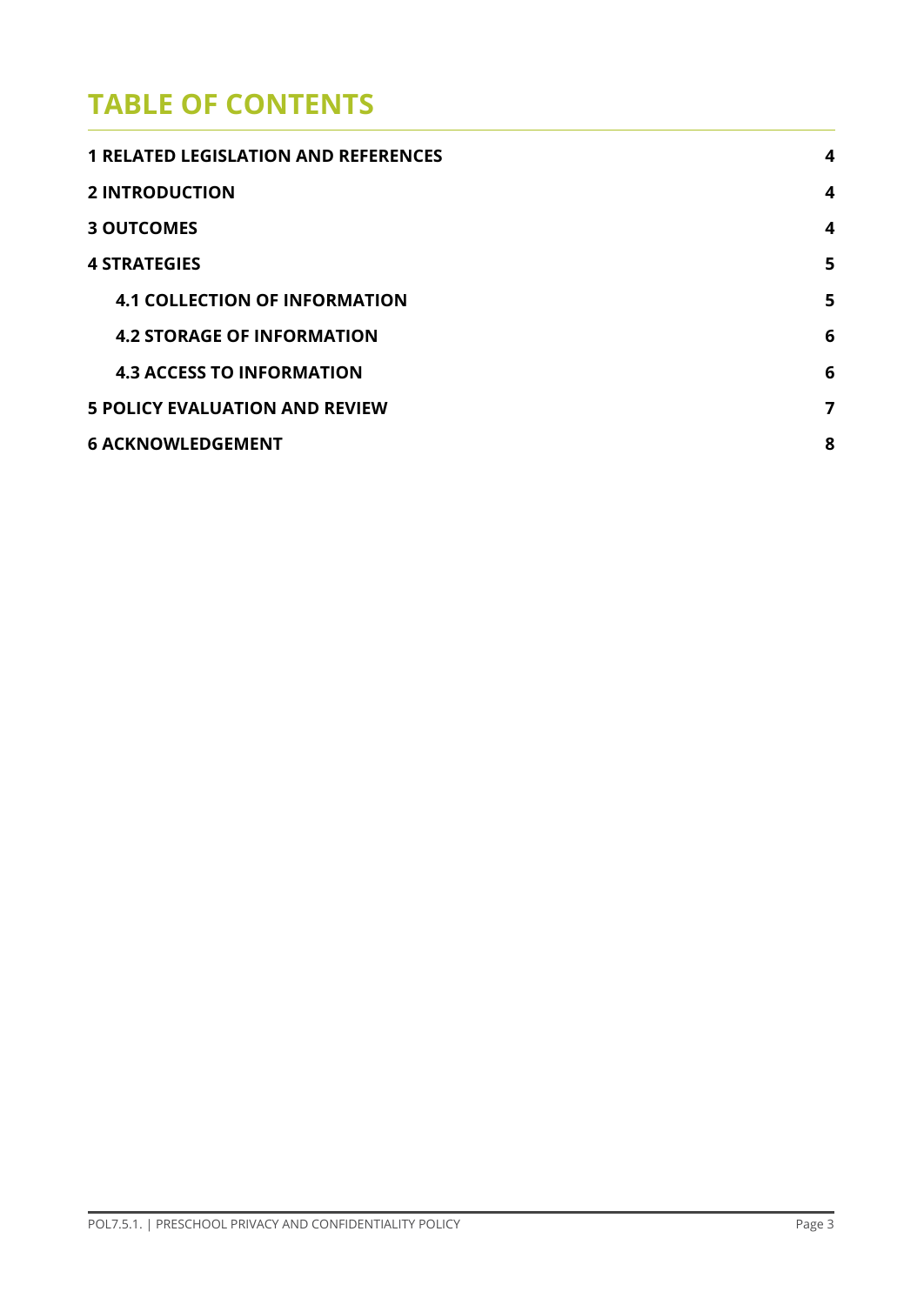# **1 RELATED LEGISLATION AND REFERENCES**

This information refers to Quality Area 7 of the National Quality Standards: GOVERNANCE AND LEADERSHIP.

- *● Education and Care Services National Law Application Act 2010*
- *Education and Care Services National Regulations 2011/181* Privacy Act 1988 (Cth) www.oaic.gov.au/law/act
- *● Children and Young Persons Care and Protection Act 1998*
- *● Australian Privacy Principles* [www.oaic.gov.au](http://www.oaic.gov.au)

# **2 INTRODUCTION**

PLC Sydney Preschools respects the importance of privacy and confidentiality as an individual right and a basis for building partnerships.

The PLC Sydney Preschool requires personal information from families to provide appropriate and responsive care. This policy has been developed to comply with the Australian Privacy Principles (APPs) (2014) and pursues the highest standard in the protection and preservation of privacy and confidentiality.

## **3 OUTCOMES**

The PLC Sydney Preschool will:

- Maintain private and confidential files for educators and staff, children and their families. The Preschool will develop systems for the appropriate use, storage and disposal of records.
- Ensure the information in these files is used only for the education and care of the child enrolled in the Preschool, and only shared with relevant or authorised people as defined within authorisations of the Education and Care Services National Regulations.

## **4 STRATEGIES**

The PLC Sydney Preschool aims to meet the outcomes through the adoption of this specific **Privacy and Confidentiality Policy** and the Privacy Collection Statement which will guide the practices in this area.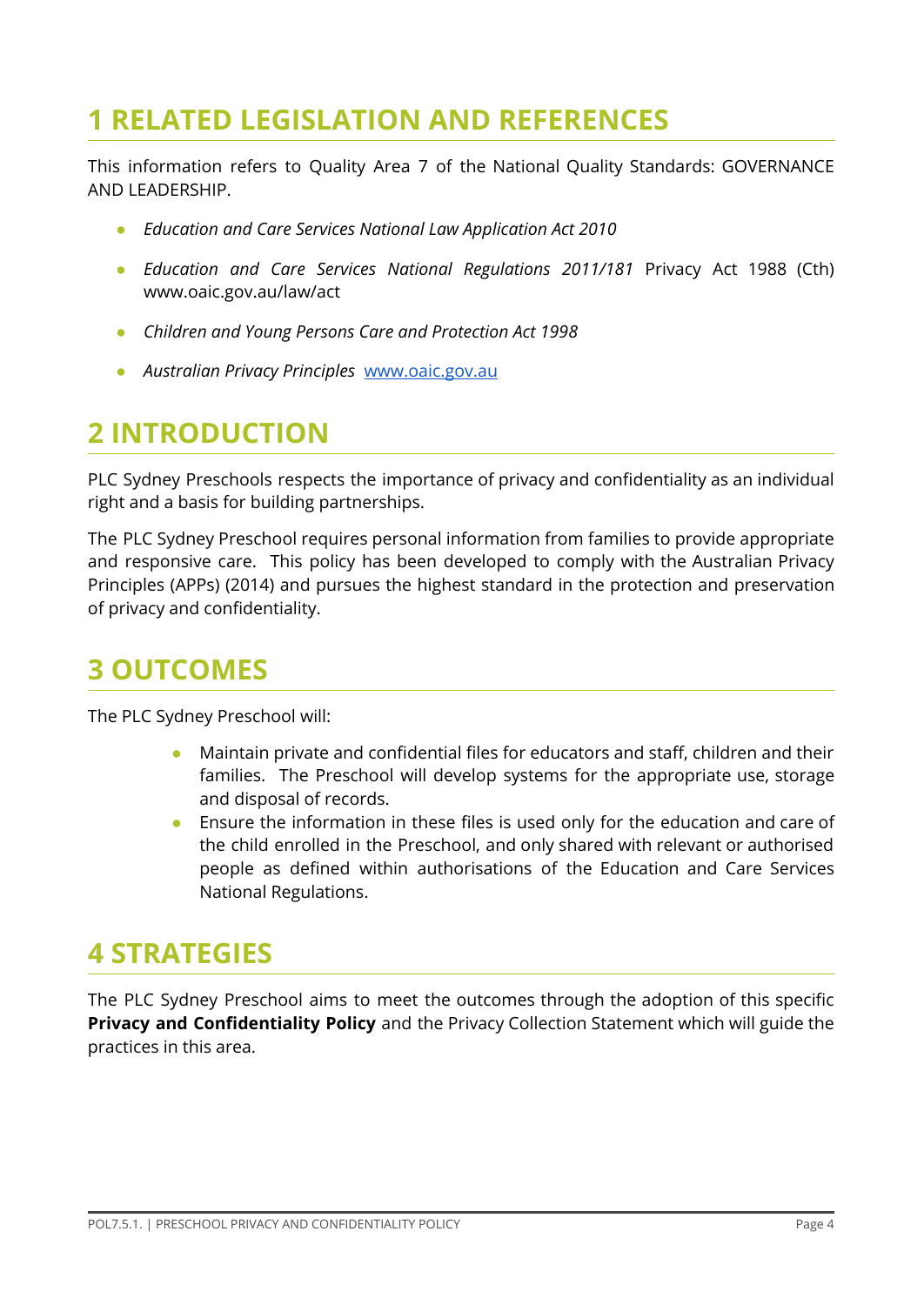#### **4.1 COLLECTION OF INFORMATION**

The Approved Provider will:

- Ensure that each family, staff, volunteer, work placement student and management committee member are informed regarding privacy collection upon enrolment, that includes details about how they can access their personal information, have this corrected as needed, make a complaint about a breach of privacy, if one occurs.
- Ensure each staff member, committee members, volunteers and student information is correct in personnel and other files. This includes information on qualifications, WWCC, criminal history checks, staff entitlements, contact and emergency information, health and immunisation information, and any relevant medical and legal information. This would include any other relevant information collected by the Preschool.
- Ensure that information collected from families, educators, committee members and the community is maintained in a private and confidential manner at all times.
- Ensure that such information is not divulged or communicated (directly or indirectly) to another person other than the ways outlined as appropriate in the *Education and Care Services National Regulations, 181,* which says information can be communicated:
	- To the extent necessary for education, care or medical treatment of the child;
	- To the parent of the child to whom the information relates (except for information in staff records);
	- To the regulatory authority or an authorised officer;As authorised, permitted or required to be given by or under any act or law; and
	- With written consent of the person who provided the information.
- Ensure families are informed upon enrolment how images/photographs of their children will be used on the Internet and/or publications.
- Provide families with information on the Complaints and Feedback Procedure if any privacy or confidentiality procedure has been breached. Individuals can make a complaint to the Approved Provider if they believe there has been a breach of their privacy in relation to the Privacy principles. The breach will be assessed by the Approved Provider within 14 days. Where the information collected is incorrect, the information will be corrected. Where a serious breach of privacy is found, appropriate actions will be negotiated between the Approved Provider and the individual to resolve the situation, in line with the Complaints and Feedback Procedure.
- Will ensure information provided by families, staff and committee members is only used for the purpose for which it was collected.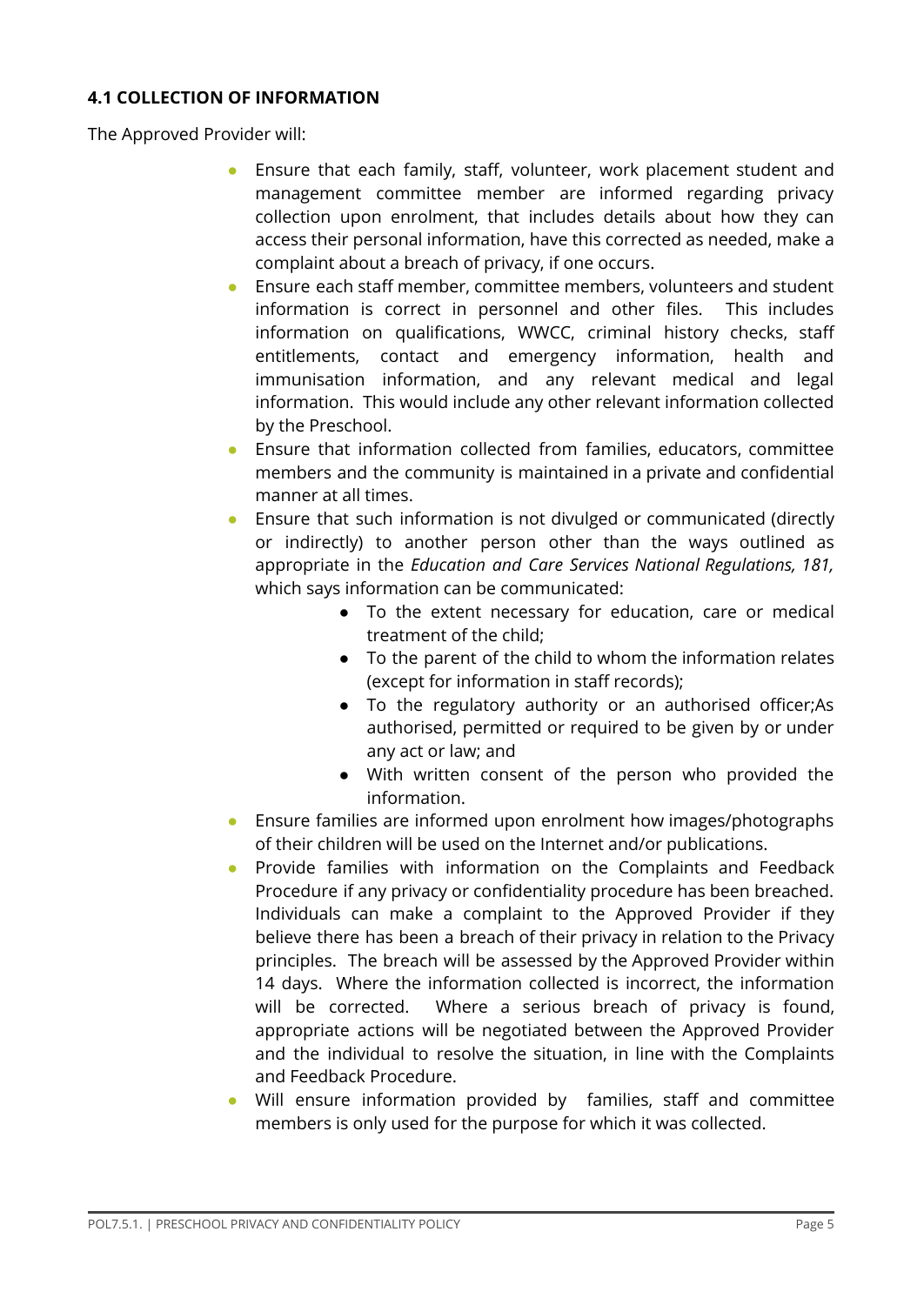The Nominated Supervisor (or Preschool Director) will:

- Ensure each families' information is correct in enrolment records. This includes information on immunisation updates, income and financial details (credit card or bank information), contact details of family and emergency contact information, children's developmental records, Family Assistance information, and any medical or legal information, such as family court documentation required by the Preschool. This would include any information required to be recorded under the National Law and Regulations, the Family Assistance Law and other relevant information collected to support the enrolment of a child.
- Provide families with details on the collection of personal information collected:

This information will include:

- The types of information collected by the school.
- The purpose of collecting information.
- What types of information will be disclosed to the public or other agencies and when and why disclosure may occur.
- How the information is stored at the school.
- Approaches used to keep information secure.
- Who has access to the information.
- The right of the individual to view their personal information.
- The length of time information.needs to be archived; and
- How information is disposed.

#### **4.2 STORAGE OF INFORMATION**

Ensure that the Preschool records, personnel records, CCB information and children's and families information is stored securely, reducing the opportunity for unauthorised access, use or disclosure and remains private and confidential within the Preschool at all times.

#### **4.3 ACCESS TO INFORMATION**

- Ensure that information kept is not divulged or communicated, directly or indirectly, to anyone other than, medical and developmental information that is required to adequately provide education and care for the child, the Department of Education and Communities, or an authorised officer or as permitted or required by any Act or Law.
- Individuals will be allowed access to their personal information as requested. Individuals must request this information in writing from the Nominated Supervisor. Authorised persons may request to view any information kept on their child.
- Information may be denied under some conditions, such as if it could compromise the privacy of another individual, the request is frivolous or